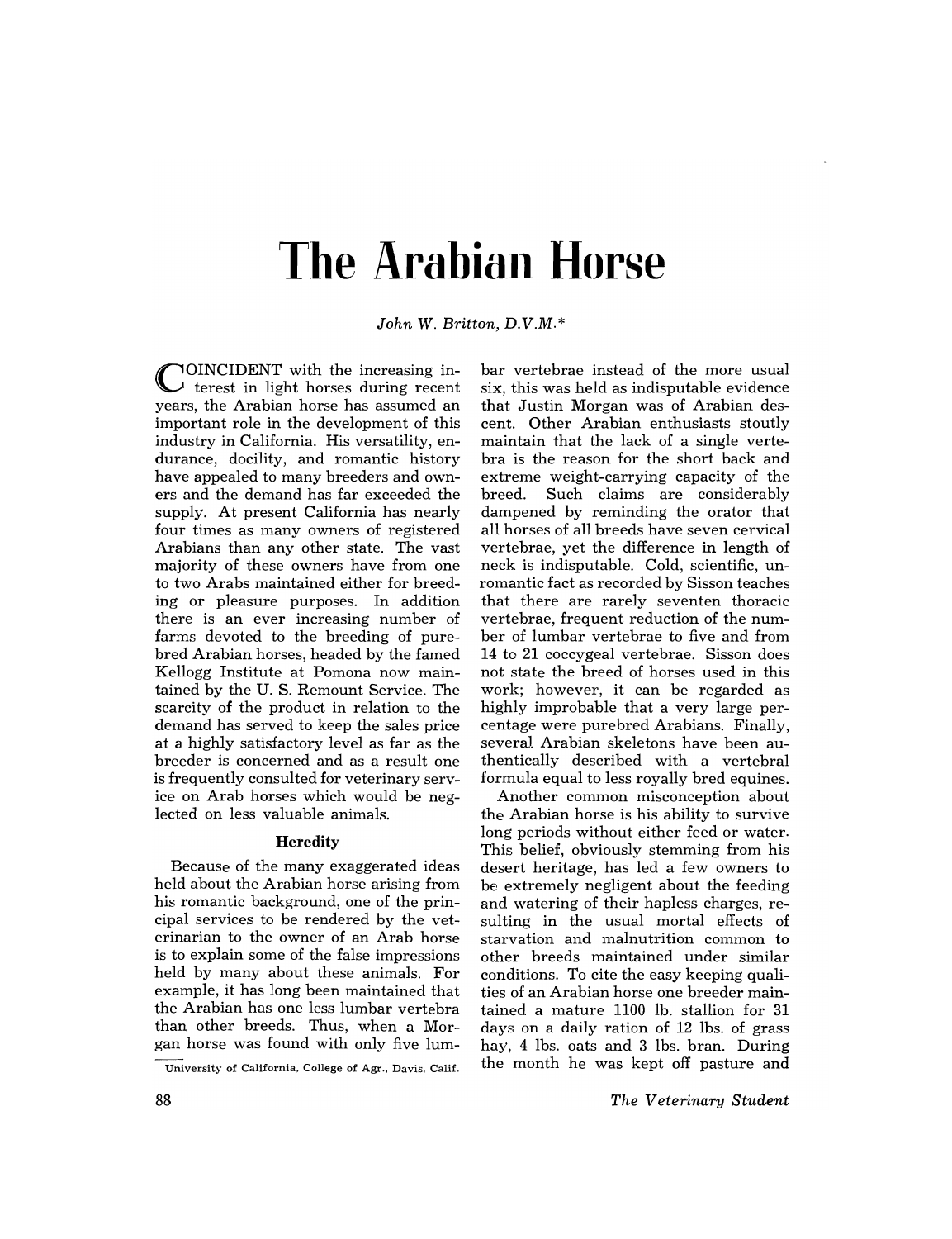ridden daily to approximate the conditions under which a saddle horse is maintained. The horse gained five pounds during the test. Morrison's feeding standard for 1200 lb. horses doing light work consists of 16 Ibs. grass hay and 6 lbs. oats. Thus, it can be seen that the particular Arabian in question performed favorably, though not outstandingly.

In contrast to the ballyhoo of circus ringmasters and traveling horse traders, purebred Arabians are not white, palomino or pinto colored. They are found in the various shades of chestnut, bay and gray with an occasional black or brown and very rarely pure white. Regardless of coat color, the skin is always dark.

# Longevity

Important claims have been made for the longevity and fertility of the Arabian horse. It is true that many Arabs reach their 25th birthday with little or no loss in vigor; however, it must be considered that by and large they lead an easy life. In a recent survey of the breeding records of 35 Arab brood mares conducted by



Some Arabian Yearling Stallions on pasture.

Prof. C. E. Howell of the Animal Husbandry Department and the author, the fertility was not so notoriously poor as that of the thoroughbred nor so fantastically perfect as that reported for the wild horses of the western plains. These 36 mares produced only 17 dead or diseased foals in the 16 years covered by the report. However, irregularities in the estral cycle were rather commonly encountered. In general it can be stated that the fertility of the Arabian horse is good.

#### Unsoundnesses

Some Arab enthusiasts have claimed that the Arabian horse is free from many of the common unsoundnesses such as roaring, heaves, spavin, ringbone, sidebone and so forth. No figures are available to support such a contention and the author knows of at least three Arabians with spavin, a half dozen with ringbone, and at least one that has such an inspiratory dyspnea as to make a diagnosis of roaring at once apparent. The Arab is noted for hard, dense bone and strong tendons. During the U. S. Army endurance rides Arabs and grade Arabs furnished the highest percentage of horses finishing and had the lowest percentage of leg trouble of any of the competing breeds. The tests consisted of 300-mile rides with the horses carrying 225 to 246 pounds, amounting to almost one-third of the weight of some of the Arab entrants. In an endurance ride of 40 miles conducted in the Netherlands in 1935, an Arab stallion carrying 248 pounds covered the distance in 3 hours 16 minutes with 26 minutes taken up in three halts. His condition was described as perfect at the finish by a board of veterinarians and he showed no increase in temperature. The other 44 entrants, all of which showed much slower time, had temperature elevations of 4 degrees or more and all but 8 were rated as being in bad conditions at the finish. Such feats of endurance offer support to the claim that these little horses are great weight carriers and unusually sound of wind and limb.

## Resistance **To** Disease

In general the Arab horse has no more resistance to disease than any other breeds of horses although one many times gains the impression that a sick Arabian puts up a gamer struggle for existence and responds to careful nursing more completely than do other breeds. Most veterinarians are familiar with big phlegmatic horses which fail to respond to treatment for painful, but not particularly serious, diseases and often simply give up and die